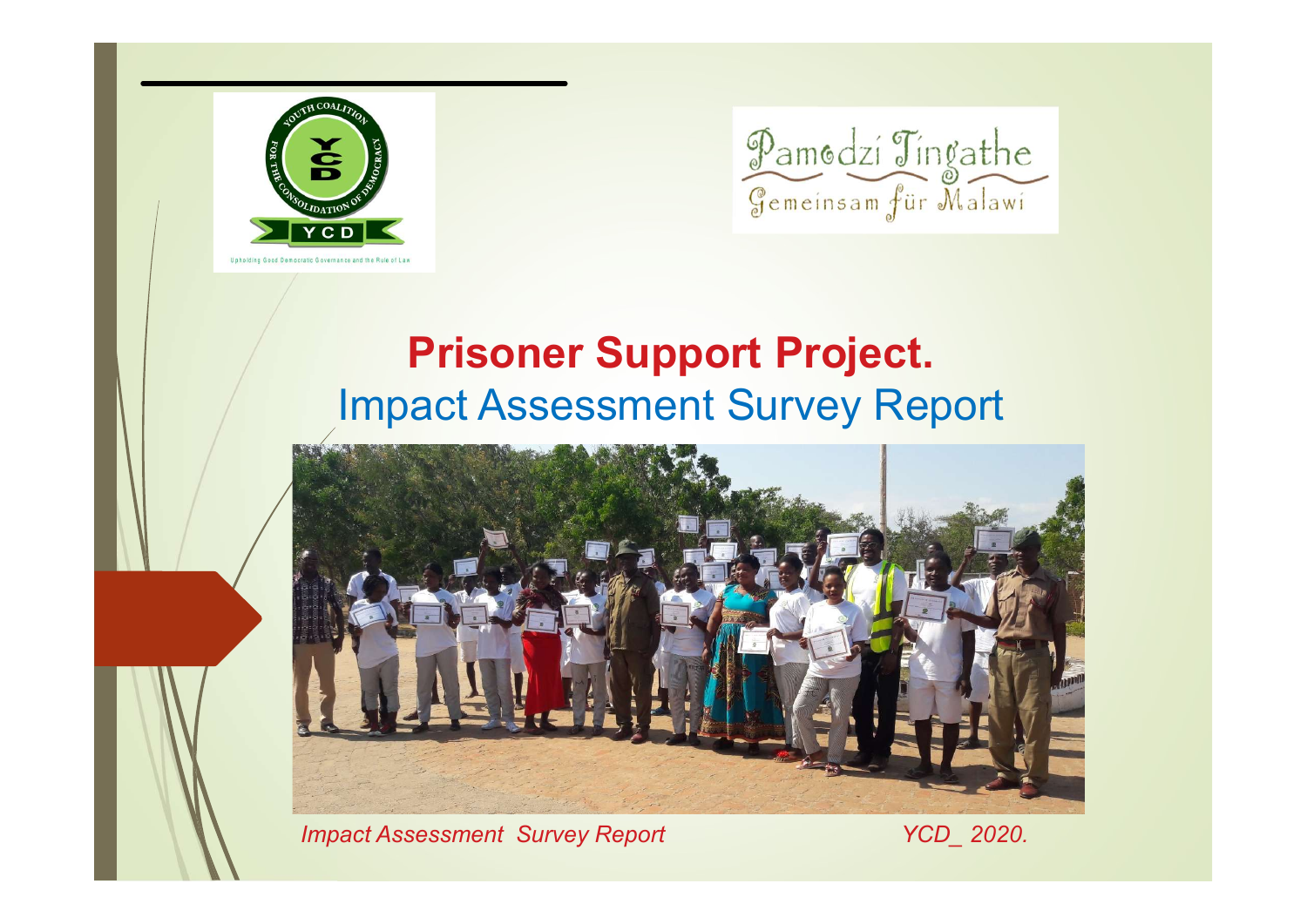



#### Brief background of the Project

The Same dzi Tingathe<br>
The Same dzi Tingathe<br>
The Same dzi Tingathe<br>
Same dzi Tingathe<br>
Same dzi Tingathe<br>
Same dzi Cingathe Association<br>
Same discussion: Equipped to the Brisoners<br>
With Life Support Skills for behavior ch Tingathe<br>
Semeinsam für Malawi<br>
Semeinsam für Malawi<br>
Semeinsam für Malawi<br>
(Switzerland) are giving Life Skills for Behaviour Change to<br>
prisoners at Chikwawa prison: Equipping these prisoners<br>
with Life Support Skills fo paredzi Tingathe<br>
Frank Tingathe<br>
Frank Tingathe<br>
Pemeinsam für Malawi<br>
Semeinsam für Malawi<br>
(Switzerland) and PAMODZI TIGNATHE Association<br>
(Switzerland) are giving life Skills for Behaviour Change to<br>
prisoners at Chikw Gemeinsam für Malawi<br>
Gemeinsam für Malawi<br>
YCD (Malawi) and PAMODZI TIGNATHE Association<br>
(Switzerland) are giving Life Skills for Behaviour Change to<br>
prisoners at Chikwawa prison: Equipping these prisoners<br>
with Life Su Frank Control of the Project<br>
For Malawi) and PAMODZI TIGNATHE Association<br>
(Switzerland) are giving Life Skills for Behaviour Change to<br>
prisoners at Chikwawa prison: Equipping these prisoners<br>
with Life Support Skills fo **Example:**<br> **avoid complete**<br> **a** criminal relation of the Project<br>
(Switzerland) are giving Life Skills for Behaviour Change to<br>
prisoners at Chikwawa prison: Equipping these prisoners<br>
with Life Support Skills for behavi ef background of the Project<br>YCD (Malawi) and PAMODZI TIGNATHE Association<br>(Switzerland) are giving Life Skills for Behaviour Change to<br>prisoners at Chikwawa prison: Equipping these prisoners<br>with Life Support Skills for b ef background of the Project<br>
YCD (Malawi) and PAMODZI TIGNATHE Association<br>
(Switzerland) are giving Life Skills for Behaviour Change to<br>
prisoners at Chikwawa prison: Equipping these prisoners<br>
with Life Support Skills f **EF DACKGITOUNC OF THE PITOJECT**<br>
YCD (Malawi) and PAMODZI TIGNATHE Association<br>
(Switzerland) are giving Life Skills for Behaviour Change to<br>
prisoners at Chikwawa prison: Equipping these prisoners<br>
with Life Support Skil YCD (Malawi) and PAMODZI TIGNATHE Association (Switzerland) are giving Life Skills for Behaviour Change to prisoners at Chikwawa prison: Equipping these prisoners with Life Support Skills for behavior change to help them n The Muslem of PAMODZI TIGNATHE Association<br>
Switzerland) are giving Life Skills for Behaviour Change to prisoners at Chikwawa prison: Equipping these prisone<br>
with Life Support Skills for behavior change to help then<br>
nego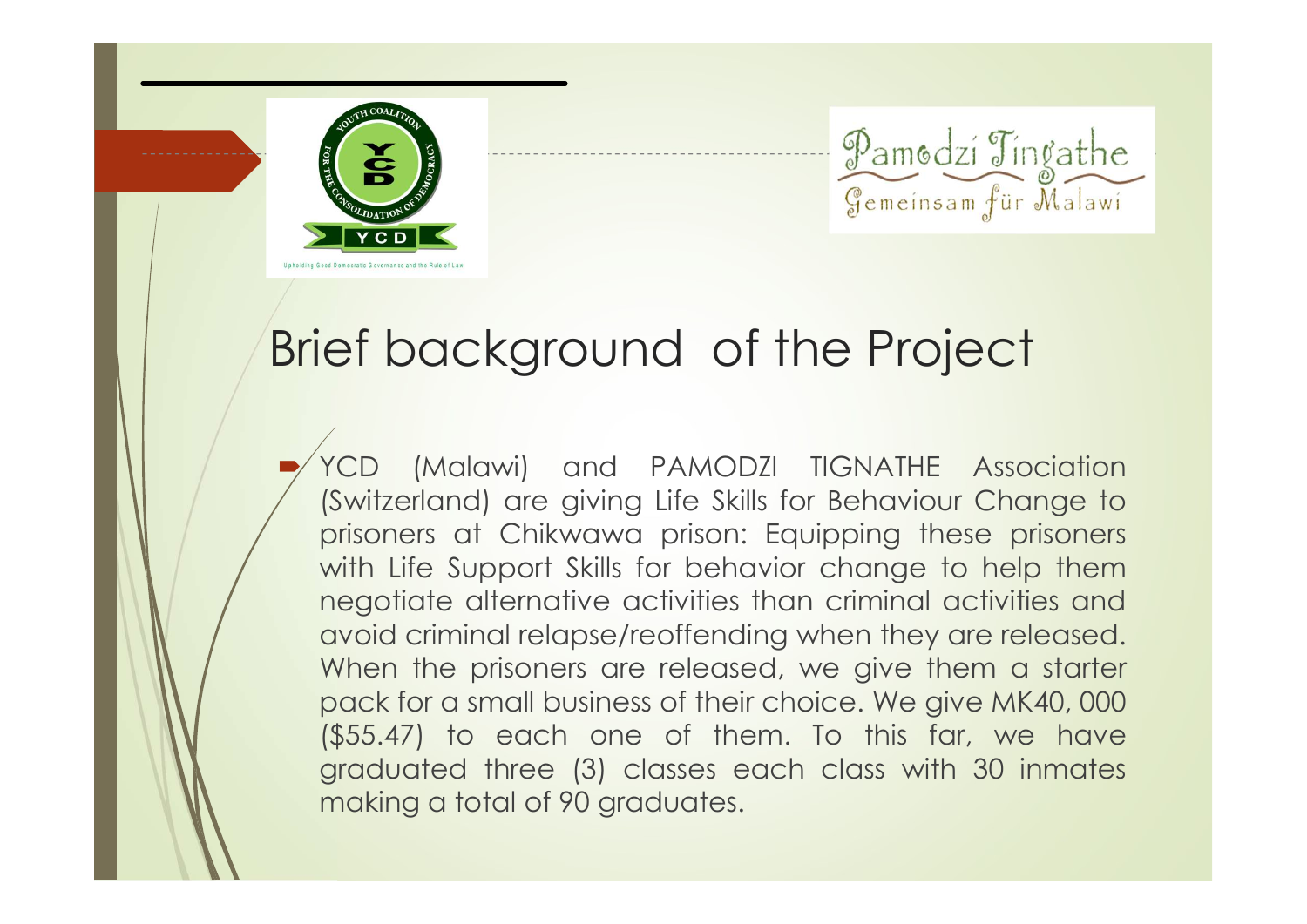



### Objectives of the Impact Assessment Survey

- To see if the project is helping in reducing the rate of reoffending amongst ex-prisoners or not.
- To see how the business starter packs that are given to the prisoners are improving the economic life of the exprisoner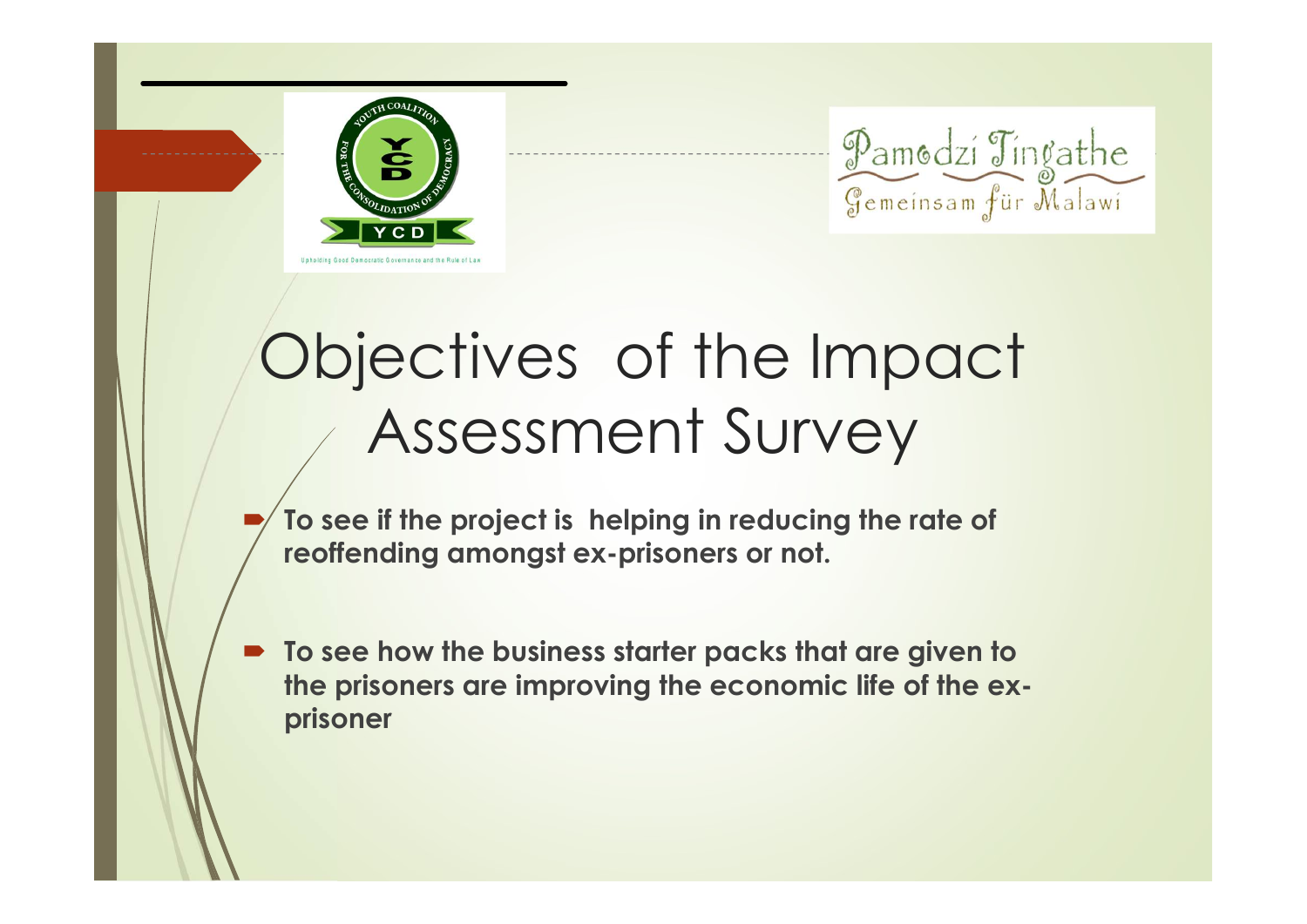



In a bid to track the progress and see how the prison project is of help to the prisoners, YCD carried a two (2) months project Impact Assessment Survey.

In order to track progress, during the survey;

- YCD visited 20 ex-prisoners who were **NOT** trained in Life Skills and were **NOT** given business starter packs.
- YCD also visited 20 ex-prisoners who were only trained in Life Skills but did not receive business starter packs
- YCD also visited 20 ex-prisoners who were both trained in Life Skills and received business starter packs.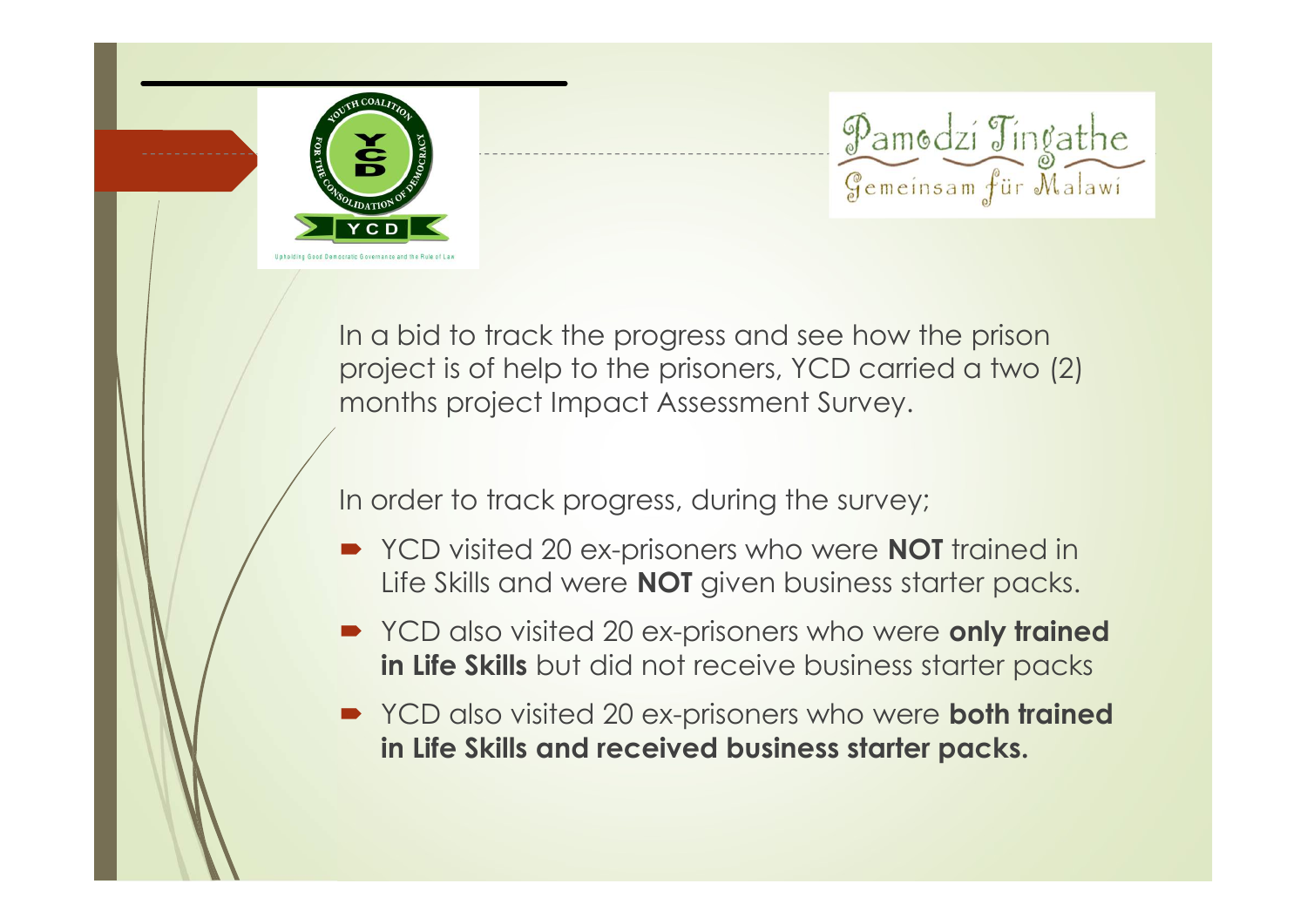



■ 15 out of the 20 ex-prisoners who were NOT trained in Life Skills and were NOT given business starter pack that were visited reoffended and went back to prison. This represents 75% of reoffending rate.

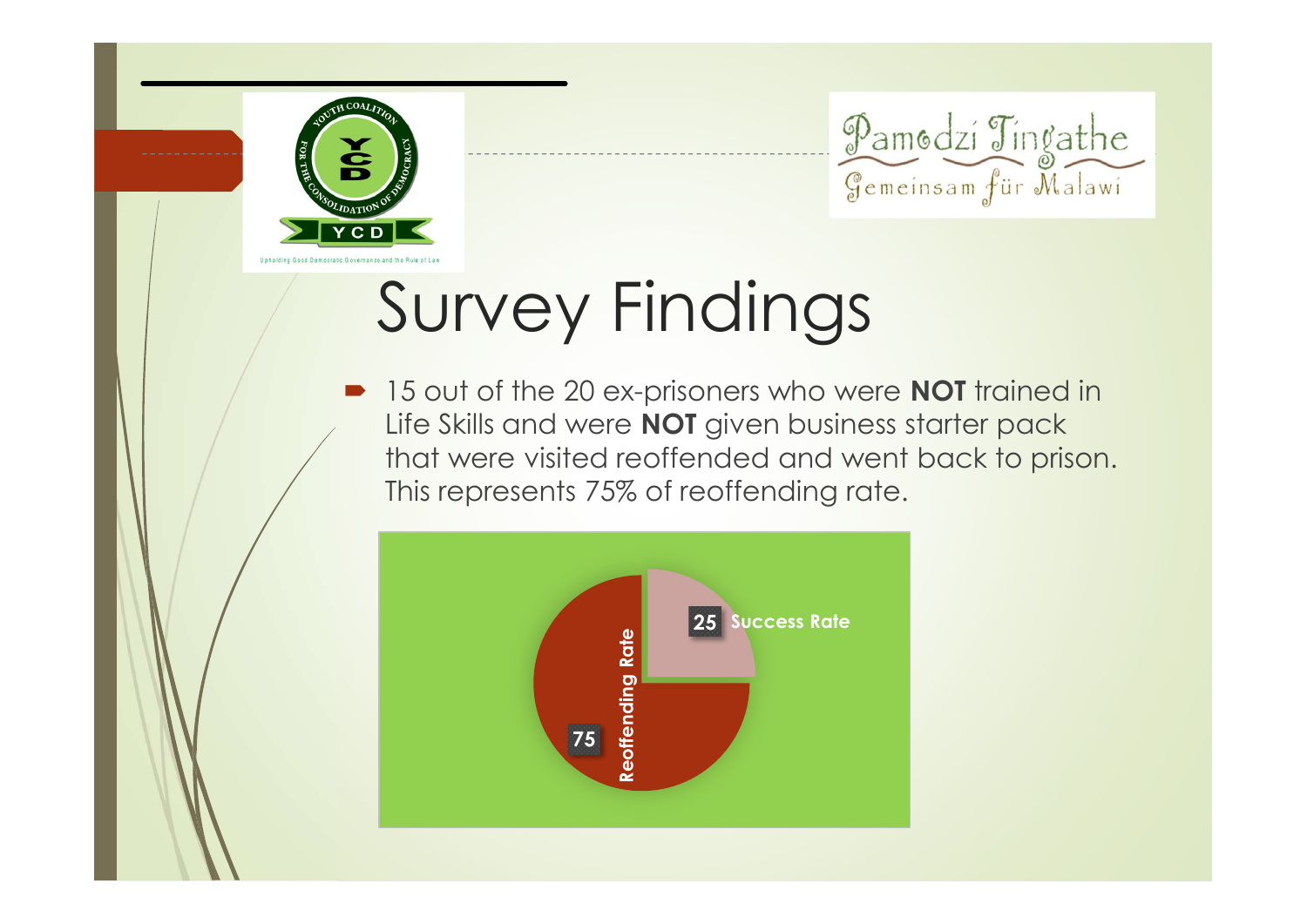



■ 11 out of the 20 ex-prisoners who were only trained in Life Skills but did not receive business starter packs that were visited reoffended and went back to prison. This represents 55% of reoffending rate.

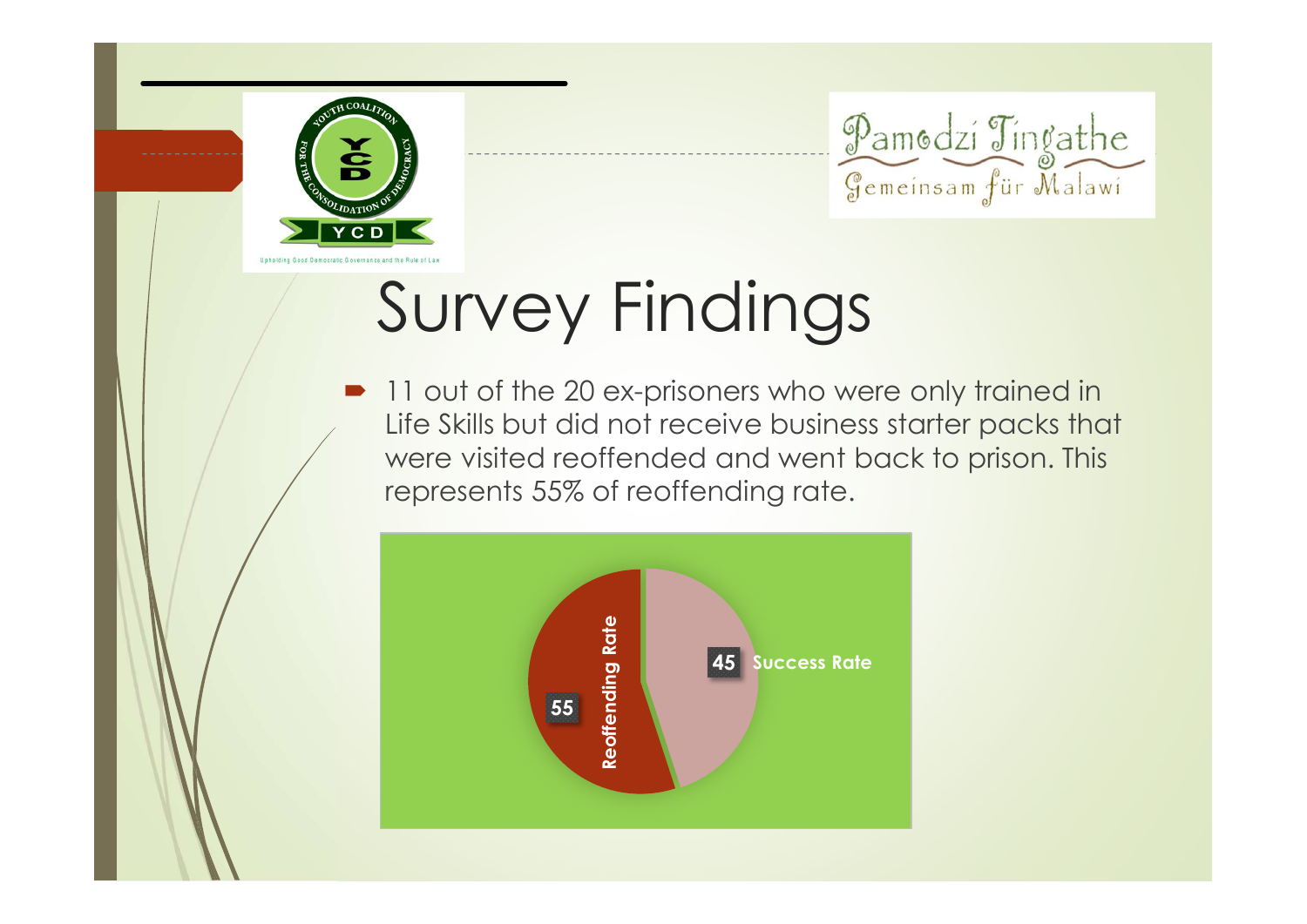



 1 out the 20 ex-prisoners who were trained in Life Skills and received business starter packs that were visited reoffended. This represents 95% success rate. Gemeinsam für Malawi<br> **Container Alawi**<br>
Seners who were trained in Life Skills<br>
Sess starter packs that were visited<br>
Secoffending Rate<br>
Secoffending Rate

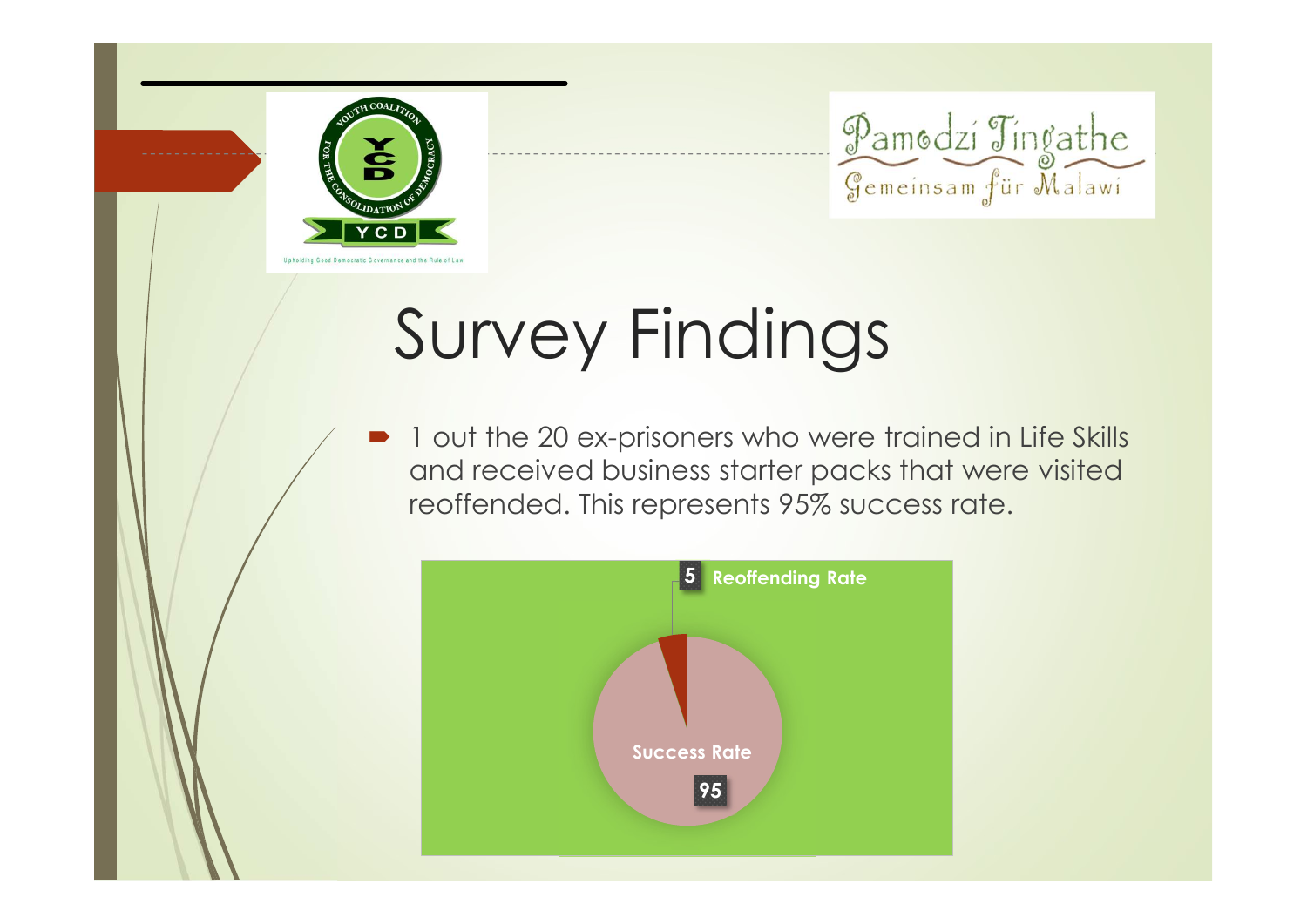



 The Impact Assessment Survey discovered that ex-prisoners who were both trained in Life Skills and received business starter packs are doing well different businesses ranging from carpentry, farming, butchery etc. They have become very productive and responsible citizens.







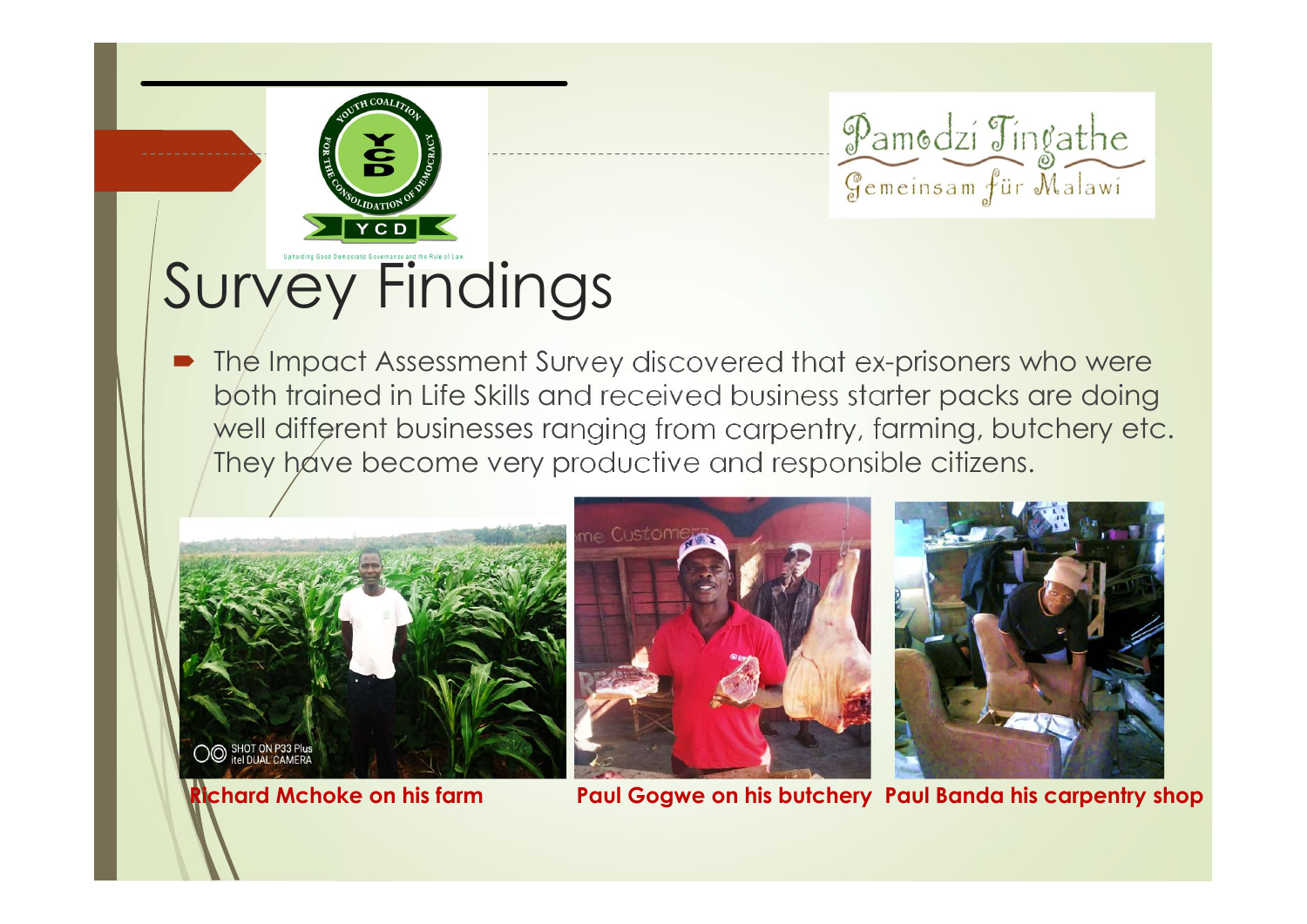



| Pamodzí Tingathe<br>$\mathbf{R}$<br>FOR THE<br>Y C D<br>Upholding Good Democratic Governance and the Rule of Law                          |                                       |                             |                     |
|-------------------------------------------------------------------------------------------------------------------------------------------|---------------------------------------|-----------------------------|---------------------|
| <b>Statistics</b>                                                                                                                         | <b>Ex-Prisoners</b><br><b>Visited</b> | <b>Reoffendin</b><br>g Rate | <b>Success Rate</b> |
| <b>Rate Of reoffending among</b><br>ex-prisoners who were not<br>trained in Life Skills and not<br>given business starter pack            | 20                                    | 75%                         | 25%                 |
| <b>Rate Of reoffending among</b><br>ex-prisoners who were only<br>trained in Life Skills but did<br>not receive business starter<br>packs | 20                                    | 45%                         | 55%                 |
| <b>Rate Of reoffending among</b><br>ex-prisoners who were both<br>trained in Life Skills and<br>received business starter<br>packs.       | 20                                    | 5%                          | 95%                 |
|                                                                                                                                           |                                       |                             |                     |